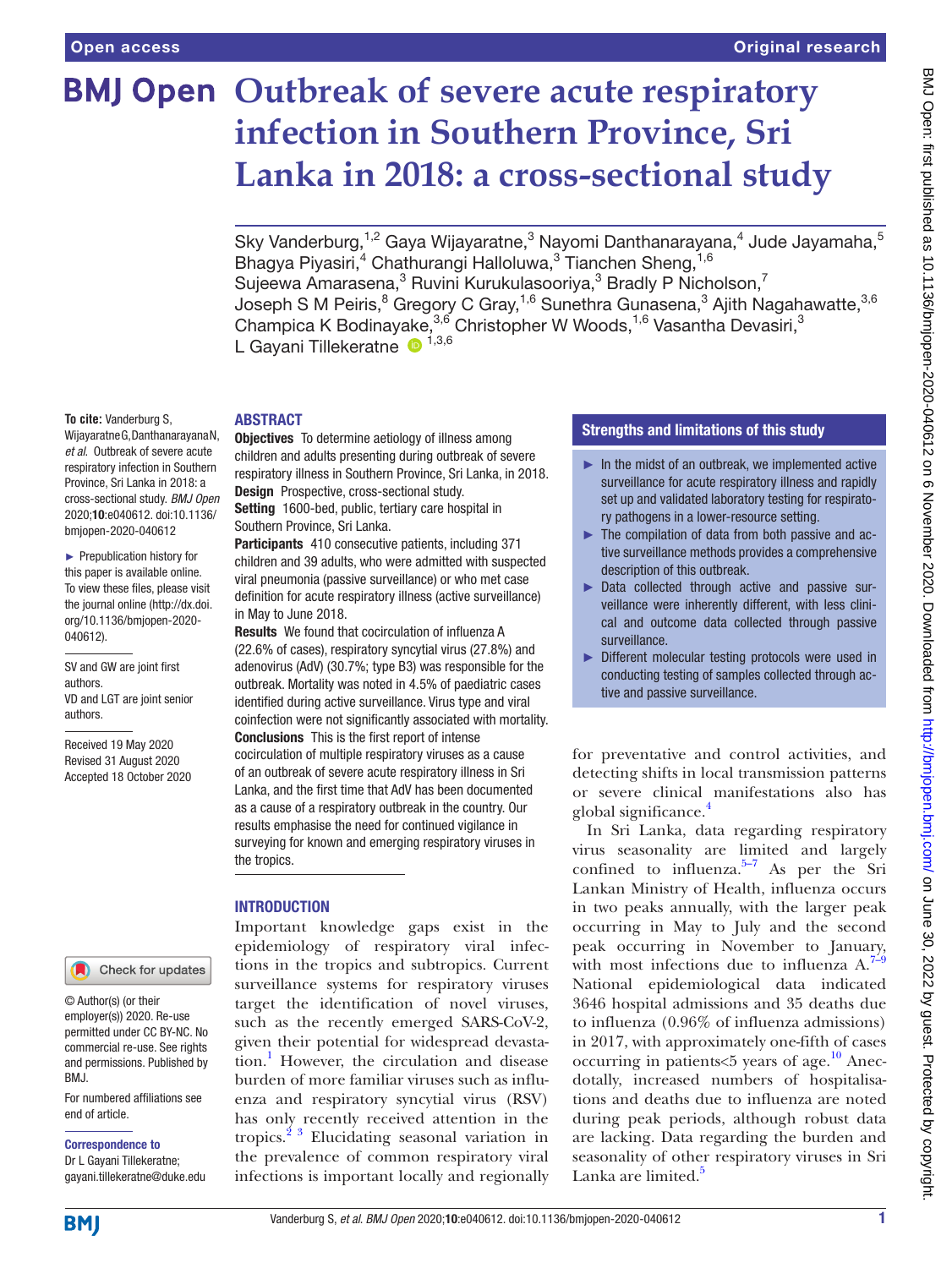In May to June 2018, clinicians noted an increase in case numbers of children and adults presenting with acute respiratory infection in Southern Province, Sri Lanka. Cases were noted to be of high severity in children, and many of the severe cases were referred to Teaching Hospital Karapitiya (THK), the largest tertiary referral centre in the Southern Province and one of only four hospitals in the country with a paediatric intensive care unit (PICU). The onset of cases corresponded with the expected first peak of the bimodal influenza season for the province.<sup>5 9 11</sup> However, rapid diagnostic testing by immunochromatographic test (ICT) was negative for influenza A and B in the majority of initial cases, raising suspicion for another causative pathogen. Consequently, we supplemented ongoing laboratory-based, passive surveillance at THK with active surveillance to determine the aetiology of acute respiratory illness during this suspected outbreak.

# **METHODS**

#### **Setting**

THK is a public, 1600-bed hospital with 10 adult  $(212)$ years) medical wards, 3 paediatric wards, 4 adult ICUs and 1 PICU. All care is provided free of charge to patients. THK serves as the primary tertiary referral centre for the Southern Province, with the majority of admissions being self-referrals from patients in the surrounding Galle district.

#### Laboratory-based passive surveillance

During the period of the suspected outbreak (May to June 2018), THK had ongoing laboratory-based, passive surveillance for influenza. Clinician-identified cases suspected to be viral pneumonia were referred to the virology laboratory, where a rapid ICT for influenza A and B was performed on nasopharyngeal (NP) samples using the SD BIOLINE Influenza Ag test (Abbott, Abbott Park, Illinois). At the time of the outbreak, THK did not have capacity to perform molecular testing for respiratory viruses on site. When the ICT was negative for influenza, an aliquot of the sample was sent to the national reference laboratory, Medical Research Institute (MRI), in the capital, Colombo (approximately 60 miles away), for additional aetiological testing.NP samples were generally collected 24–72hours after admission, placed in viral transport media (VTM; Sigma Virocult Duo, Medical Wire & Equipment, Corsham, England), separated into aliquots, and frozen at −80°C before shipment to MRI where the following viral targets were identified using multiplex polymerase chain reaction (PCR) (Altona Diagnostics, Hamburg, Germany and National Institute of Virology, Pune, India): influenza A, B, human adenovirus (AdV) and respiratory syncytial virus A and B (RSVA and RSVB). The time required to ship samples to MRI delayed reporting of results to THK clinicians, sometimes after cases had expired or were discharged.

#### Active surveillance

To augment ongoing passive surveillance, a local outbreak response team was quickly assembled to establish active surveillance including implementation of a multiplex, respiratory viral, real-time polymerase chain reaction (RT-PCR) platform at the affiliated Faculty of Medicine, University of Ruhuna (Galle, Sri Lanka). We conducted active surveillance concurrently with the existing passive surveillance programme to improve case identification and collect additional clinical information. Active surveillance of all paediatric wards and the PICU at THK was conducted from 28 May 2018 through 21 June 2018 by trained MBBS-qualified research assistants. Cases were identified as patients with a history of fever (subjective or observed in hospital) plus one or more of the following symptoms of respiratory illness: cough, difficulty breathing, shortness of breath, and hypoxia or tachypnea (as noted in the medical record by the treating physician). In children<5 years, lower chest wall indrawing/retractions, central cyanosis, inability to drink/breastfeed, vomiting everything, altered consciousness and convulsions were also considered symptoms of respiratory illness as per WHO Integrated Management of Childhood Illness guidelines.[12](#page-6-6) Patients were enrolled within 24–72hours after admission, except on the first day of active surveillance when all patients meeting the case definition were enrolled.

For active surveillance cases, NP samples were placed in VTM, separated into aliquots, and frozen at −20°C before being tested for influenza A, AdV and RSV with RT-PCR using a Mic qPCR Cycler (Bio Molecular Systems, Queensland, Australia). Primers and probes were sourced from IDTdna (Coraville, Iowa, USA). Probes were labelled at the 5′ end with carboxyfluorescein (FAM), with an internal ZEN quencher and a 3′ Iowa Black Dark FQ Quencher. A week-long training of local laboratory technical staff and quality assurance/control was directed by an expert in molecular diagnostics (BP Nicholson) to set up the RT-PCR platform. The platform was established, validated and processing samples within 2weeks.

### Reporting of viral test results

A subset of case samples was tested on both the passive and active surveillance PCR platforms and results were compared to assess concordance. A positive virus identification from either platform was considered a positive result and reported to clinicians caring for case subjects. If different viral targets were identified between platforms, all positive viral identifications were reported.

### Sequencing of AdV isolates

Sequencing of identified AdV isolates was performed for a convenience subset of isolates identified through passive surveillance (whole virus sequencing) and active surveillance (hexon gene fragment sequencing). Whole virus sequencing was performed at Hong Kong University (Peiris Lab, Hong Kong). Nucleic acid was extracted and quantified, and the hexon gene was amplified using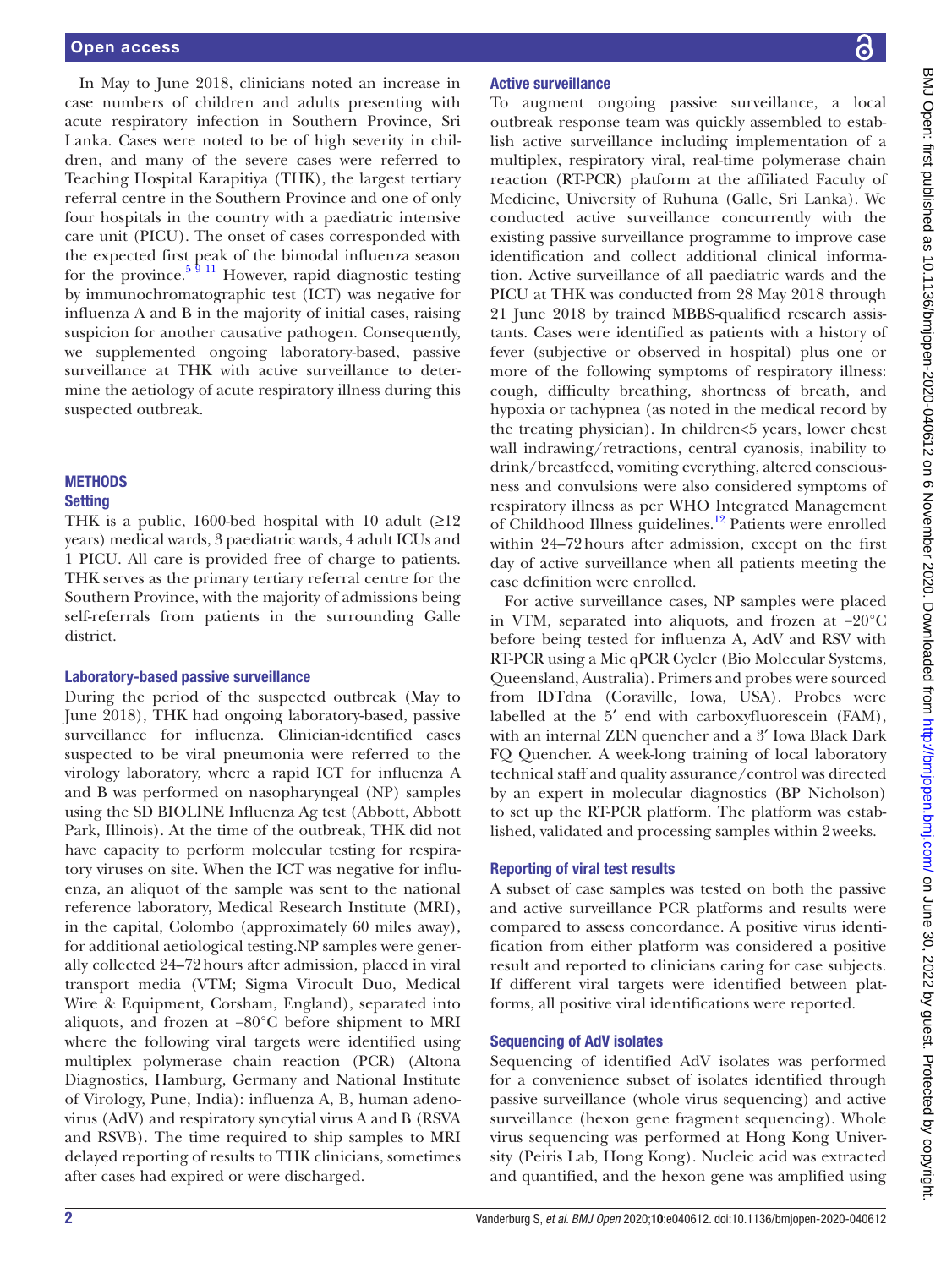consensus primers and Sanger sequenced for virus subtype identification. $^{13}$  <sup>14</sup> Subsequently, primers were designed based on reference genomes of the virus subtype for performing long PCRs with overlapping to amplify the complete virus genome. Long PCRs were performed using LA Taq DNA polymerase Hot-Start version (Takara, Nojihigashi, Japan) and products sequenced with Illumina NovaSeq 6000 platform (Illumina, San Diego, California). Sequencing libraries were prepared using the NextEra XT library preparation kit (Illumina) and paired-end reads with length of 150 nucleotides were generated. Sequencing raw read data were mapped to a reference genome using BWA and data processed with SAMtools.<sup>1516</sup> AdV full genomes were generated by taking the consensus of the mapped sequencing read data with a minimal sequencing read coverage of 100 times at each nucleotide position.

For hexon gene sequencing, a section of the AdV hexon gene was amplified using primers previously described.<sup>[13](#page-6-7)</sup> The PCR products were confirmed via gel electrophoresis, and successful amplicons were purified through agarose gel filtration to remove unincorporated primers, nucleotides and salts. The purified fragments were sequenced using bidirectional Sanger sequencing reactions by Eton Bioscience, Research Triangle Park, North Carolina, USA. The chromatogram files were aligned using SeqMan Pro, Lasergene 16 Package (DNASTAR, Madison, Wisconsin, USA). All primer sequences were trimmed from the contiguous sequences.

#### Patient and public involvement

It was not appropriate or possible to involve patients or the public in the design, or conduct, or reporting, or dissemination plans of our research

#### RESULTS

In total, 410 individual patients were identified during passive and active surveillance, of whom 371 (90.5%) were children and 388 (94.6%) underwent testing for virus identification. A total of 87 patients were represented in both passive and active surveillance. The median age at presentation was 1.3 (IQR 0.7–3.3) years and 325 (79.3%) were less than 5 years of age. The median duration of illness at hospital admission was 5 (IQR 3–11) days, and the median length of hospitalisation was 5 (IQR 4–8) days.

#### Passive surveillance

NP swabs from 205 paediatric and 12 adult (≥18 years) cases were collected after referral to the THK Infection Control team, and 120 (55.3%) were positive for a respiratory virus [\(table](#page-2-0) 1). Among paediatric patients, positive viral identification was as follows: 41 (20.0% of all tested children) for influenza A, 9 (4.4%) for influenza B, 38 (18.5%) for AdV and 54 (26.3%) for RSV. All but one RSV-positive sample underwent testing for further identification as RSVA (40 19.5%) or RSVB (14, 6.8%). Coinfection was detected in 21 (10.2%) of children. Of adults, two (16.7% of all tested) were positive for influenza A. No adult samples were positive for influenza B, AdV, RSVA or RSVB.

<span id="page-2-0"></span>

| Results from PCR for cases identified during 2018 respiratory viral outbreak in Southern Province, Sri Lanka*<br>Table 1 |                            |                                   |                          |                           |                                         |                          |                          |                                         |                          |  |
|--------------------------------------------------------------------------------------------------------------------------|----------------------------|-----------------------------------|--------------------------|---------------------------|-----------------------------------------|--------------------------|--------------------------|-----------------------------------------|--------------------------|--|
|                                                                                                                          | Passive surveillance n=231 |                                   |                          | Active surveillance n=179 |                                         |                          | Overall n=410            |                                         |                          |  |
| <b>Viral target</b>                                                                                                      | <2 years<br>$n = 136$      | $\geq$ and<br>$<$ 5 years<br>n=41 | $\geq$ 5 years<br>$n=40$ | $<$ 2 years<br>$n = 107$  | $\geq$ 2 and<br>$<$ 5 years<br>$n = 41$ | $\geq$ 5 years<br>$n=29$ | $<$ 2 years<br>$n = 243$ | $\geq$ 2 and<br>$<$ 5 years<br>$n = 82$ | $\geq$ 5 years<br>$n=69$ |  |
| MonoInfection                                                                                                            | 63 (46.3)                  | 20 (48.8)                         | 16 (40.0)                | 67 (62.6)                 | 25(61.0)                                | 18 (62.1)                | 130(53.5)                | 45 (54.9)                               | 34 (49.3)                |  |
| Influenza A                                                                                                              | 13 (9.6)                   | 8(19.5)                           | 12 (30.0)                | 10(9.3)                   | 12 (29.3)                               | 6(20.7)                  | 23(9.5)                  | 20 (24.4)                               | 18 (26.1)                |  |
| Influenza B <sup>+</sup>                                                                                                 | 3(2.2)                     | 1(2.4)                            | 3(7.5)                   | 0                         | 0                                       | $\Omega$                 | 3(1.2)                   | 1(1.2)                                  | 3(4.3)                   |  |
| AdV                                                                                                                      | 20(14.7)                   | 4(9.8)                            | 1(2.5)                   | 31(29.0)                  | 11(26.8)                                | 10(34.5)                 | 51 (21.0)                | 15 (18.3)                               | 11 (15.9)                |  |
| <b>RSV</b>                                                                                                               | 27(19.8)                   | 7(17.1)                           | $\mathbf{0}$             | 26(24.3)                  | 2(4.9)                                  | 2(6.9)                   | 53(21.8)                 | 9(11.0)                                 | 2(2.9)                   |  |
| CoInfection                                                                                                              | 14 (10.3)                  | 5(12.2)                           | 2(5.0)                   | 21(19.6)                  | 6(14.6)                                 | 5(17.2)                  | 35 (14.4)                | 11 (13.4)                               | 7(10.1)                  |  |
| Influenza A+AdV                                                                                                          | 1(0.7)                     | $\mathbf 0$                       | $\mathbf{0}$             | 6(5.6)                    | 4(9.8)                                  | 3(10.3)                  | 7(2.9)                   | 4(4.9)                                  | 3(4.3)                   |  |
| Influenza A+RSV                                                                                                          | 4(2.9)                     | 2(4.9)                            | 1(2.5)                   | 2(1.9)                    | 1(2.4)                                  | $\mathbf{0}$             | 6(2.5)                   | 3(3.6)                                  | 1(1.4)                   |  |
| AdV+RSV                                                                                                                  | 6(4.4)                     | 3(7.3)                            | $\mathbf{0}$             | 12(11.2)                  | 1(2.4)                                  | 1(3.4)                   | 18(7.4)                  | 4(4.9)                                  | 1(1.4)                   |  |
| Other                                                                                                                    | 3(2.2)                     | 0                                 | 1(2.5)                   | 1(0.9)                    | 0                                       | 1(3.4)                   | 4(1.6)                   | 0                                       | 2(2.9)                   |  |
| <b>Negative</b>                                                                                                          | 55 (40.4)                  | 13(31.7)                          | 16 (40.0)                | 19 (17.8)                 | 10(24.4)                                | 6(20.7)                  | 74 (30.4)                | 23(28.0)                                | 22(31.9)                 |  |
| Not tested                                                                                                               | 4(2.9)                     | 3(7.3)                            | 6(15.0)                  | $\mathbf{0}$              | 0                                       | 0                        | 4(1.6)                   | 3(3.6)                                  | 6(8.7)                   |  |
| <b>Total positives</b>                                                                                                   | 77 (56.6)                  | 25(61.0)                          | 18 (45.0)                | 88 (82.2)                 | 31(75.6)                                | 23(79.3)                 | 165 (67.9)               | 56 (68.3)                               | 41 (59.4)                |  |

Frequency (%) are listed in the table by age group.

\*Age missing for 16 patients.

†Testing only performed at Medical Research Institute, the national reference laboratory.

AdV, adenovirus; RSV, respiratory syncytial virus.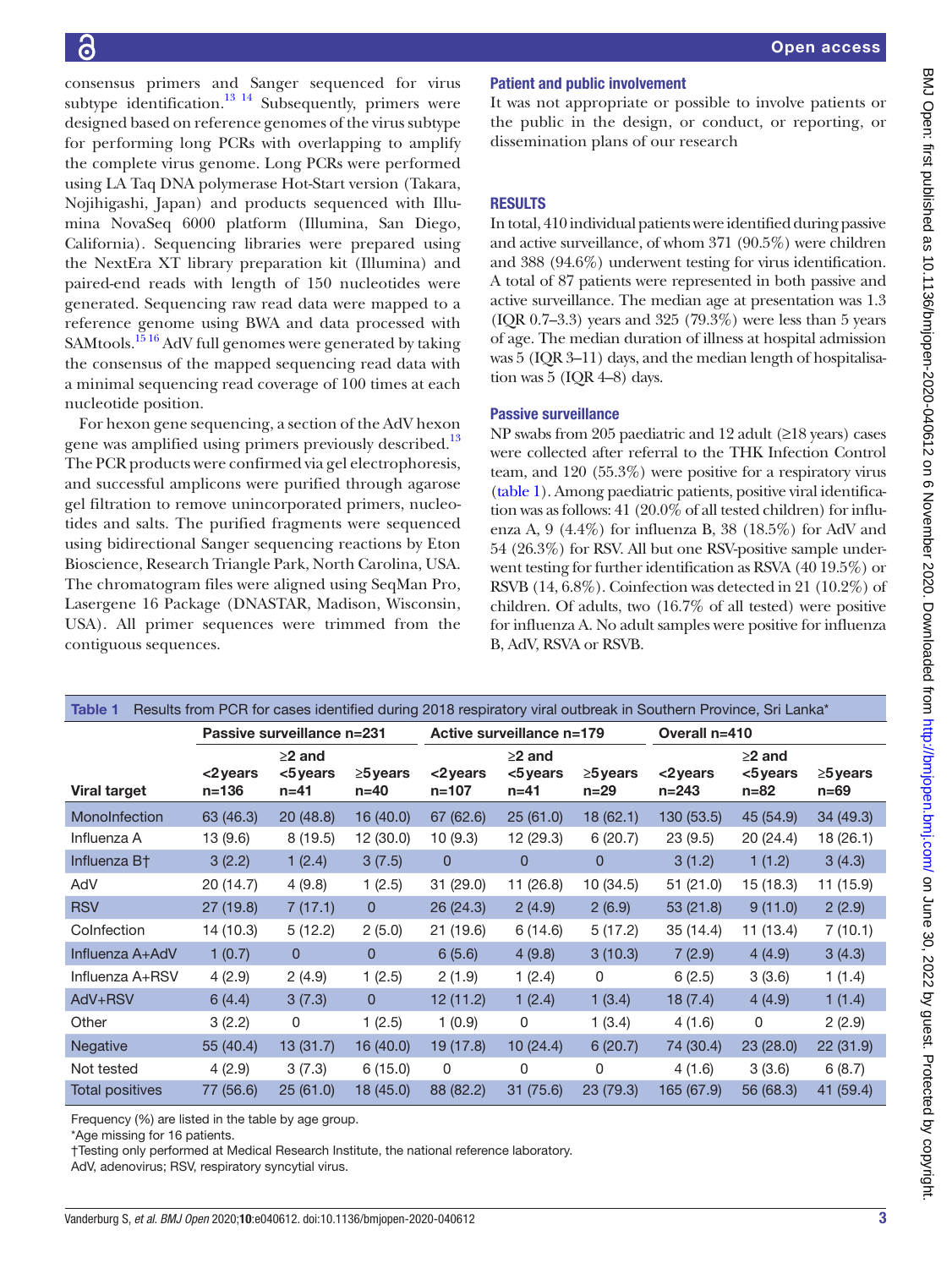

<span id="page-3-0"></span>Figure 1 Epidemic curve of 2018 respiratory viral outbreak among paediatric patients in Southern Province, Sri Lanka. Paediatric (age<18 years) cases identified during both passive and active surveillance are depicted. AdV, adenovirus; RSV, respiratory syncytial virus.

#### Active surveillance

NP swabs were obtained from 166 paediatric and 11 adult patients meeting the case definition for acute respiratory infection, and 142 (80.2%) were positive for a respiratory virus. Positive viral identification among children was as follows: 43 (25.9% of all children tested) for influenza A, 76 (45.8%) for AdV and 49 (29.5%) for RSV. Among adults, seven tested positive for a respiratory virus, with two influenza A, four AdV and one AdV and influenza A coinfection.

#### Combined surveillance data of paediatric cases

The epidemic curve of cases among paediatric patients admitted to THK for the duration of the suspected outbreak is depicted in [figure](#page-3-0) 1. In the case of duplicates

(ie, cases that were represented in both passive and active screening), only the active case result was included. Of a total of 371 paediatric NP samples collected through active and passive surveillance, ≥1 viral target was detected in 253 (68.2%) patients: 84 (22.6%) were positive for influenza A, 9 (2.4%) for influenza B, 114 (30.7%) for AdV and 103 (27.8%) for RSV. Of 87 cases for whom samples were tested on both PCR platforms, there was >90% agreement in results. Coinfections (defined as >1 viral identification on either platform) were detected in 53 (12.9%) of cases.

#### Outcomes in paediatric patients

Paediatric cases identified through active surveillance were followed during hospitalisation for the occurrence of the following severe outcomes: repeat admissions for the same illness, ICU admission/transfer, use of supplemental oxygen  $(O_2)$ , use of mechanical ventilation (MV) and death ([table](#page-3-1) 2). Data collected from passive cases were incomplete, thus are not reported. The median (IQR) duration of index hospitalisation was 5 (4–8) days. A total of 17 fatal paediatric cases who had samples sent for testing were observed (active=8, passive=9), with 3 testing positive for influenza A, 4 for AdV, 3 for RSV, 1 for influenza A and AdV, and 6 testing negative. Overall, among paediatric cases identified during active surveillance, eight (4.5%) died: two had influenza A identified, two had AdV, one had RSV, one had influenza A+AdV and two had negative testing results. Cases with RSV detection were more likely to have any severe outcome ([table](#page-3-1) 2) compared with cases with AdV or influenza A; however, this finding was not statistically significant and cases with each of these viruses developed severe outcomes. A minority (9, 5.0%) of paediatric cases captured during

<span id="page-3-1"></span>Table 2 Outcomes of cases during 2018 respiratory viral outbreak in Southern Province, Sri Lanka, delineated by type of virus detected

|                               | <b>Number</b>       | Outcome              |              |           |             |              |                                    |  |  |
|-------------------------------|---------------------|----------------------|--------------|-----------|-------------|--------------|------------------------------------|--|--|
| <b>Viral detection result</b> | with test<br>result | Repeat<br>admission* | <b>ICU</b>   | 0,        | <b>MV</b>   | <b>Death</b> | Any severe<br>outcome <sup>+</sup> |  |  |
| Influenza A                   | 26                  | 3(11.5)              | 3(11.5)      | 5(19.2)   | 3(11.5)     | 2(7.7)       | 6(23.1)                            |  |  |
| AdV                           | 48                  | 7(14.6)              | 5(10.4)      | 14 (29.2) | 3(6.2)      | 2(4.2)       | 19 (39.6)                          |  |  |
| <b>RSV</b>                    | 30                  | 2(6.7)               | 2(6.7)       | 14(46.7)  | 1(3.3)      | 1(3.3)       | 15(50.0)                           |  |  |
| Influenza A+AdV               | 12                  | 1(8.3)               | 1(8.3)       | 2(16.7)   | 1(8.3)      | 1(8.3)       | 3(25.0)                            |  |  |
| Influenza A+RSV               | 3                   | 1(33.3)              | $\mathbf{0}$ | 0         | 0           | $\mathbf{0}$ | 1(33.3)                            |  |  |
| AdV+RSV                       | 14                  | 2(14.3)              | 2(14.3)      | 5(35.7)   | 0           | 0            | 6(42.8)                            |  |  |
| Other coinfection             | 2                   | 1(50.0)              | $\Omega$     | $\Omega$  | $\mathbf 0$ | $\mathbf{0}$ | 1(50.0)                            |  |  |
| Negative                      | 31                  | 2(6.4)               | 6(19.4)      | 9(29.0)   | 4(12.9)     | 2(6.4)       | 9(29.0)                            |  |  |
| <b>Total</b>                  | 166                 | 19 (11.4)            | 19(11.4)     | 49 (29.5) | 12(7.2)     | 8(4.8)       | 60(36.1)                           |  |  |

Only cases and outcomes of paediatric patients collected during active surveillance are documented. Frequency and percentage of cases with the indicated viral test result are documented.

\*Repeat admission=any prior hospitalisation(s) for the same illness.

 $\dagger$ Any severe outcome=repeat admission, ICU,  $\textsf{O}_2^{}$ , MV or death.

AdV, adenovirus; ICU, intensive care unit admission; MV, requiring mechanical ventilation (which in some cases was provided outside ICUs due to space constraints); O<sub>2</sub>, requiring any form of supplemental oxygen; RSV, respiratory syncytial virus.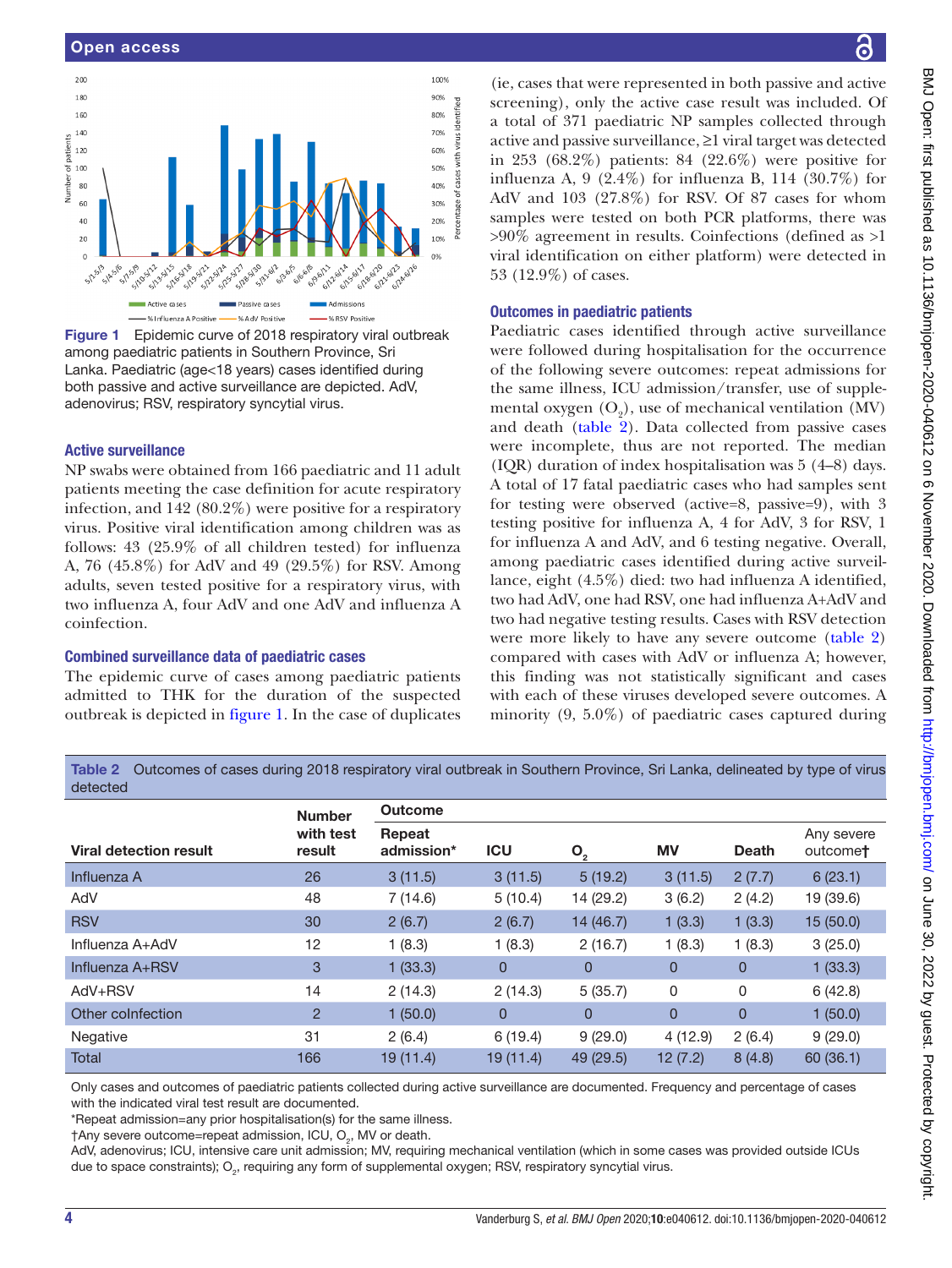<span id="page-4-0"></span>

| Clinical characteristics of 10 patients with type 3 adenovirus detection<br>Table 3 |                             |               |                                                                                    |           |                |                             |               |  |  |
|-------------------------------------------------------------------------------------|-----------------------------|---------------|------------------------------------------------------------------------------------|-----------|----------------|-----------------------------|---------------|--|--|
| ID                                                                                  | <b>Surveillance</b><br>type | Date*         | Coinfection (influenza/<br>$O_{o}/MV$<br><b>RSV</b> test result)<br>Outcome<br>Age |           |                | Hospitalisation<br>duration |               |  |  |
| $\mathbf{1}$                                                                        | Passive                     | <b>May 12</b> | <b>Negative</b>                                                                    | 6 months  | Yes. intubated | Not available               | Not available |  |  |
| 2                                                                                   | Passive                     | May 14        | Negative                                                                           | 3.6 years | Missing        | Not available               | Not available |  |  |
| $\mathbf{3}$                                                                        | Passive                     | <b>May 23</b> | <b>Negative</b>                                                                    | 10 months | <b>Missing</b> | <b>Died</b>                 | Not available |  |  |
| $\overline{4}$                                                                      | Active                      | May 23        | <b>RSV</b>                                                                         | 3 weeks   | No             | Discharged                  | 8 days        |  |  |
| 5 <sup>5</sup>                                                                      | Active                      | <b>May 29</b> | <b>Negative</b>                                                                    | 3.5 years | 02             | <b>Discharged</b>           | 11 days       |  |  |
| 6                                                                                   | Active                      | <b>May 24</b> | Negative                                                                           | 12 years  | No             | Discharged                  | 13 days       |  |  |
| $\overline{7}$                                                                      | Active                      | <b>May 24</b> | <b>Negative</b>                                                                    | 1.2 years | <b>No</b>      | <b>Discharged</b>           | 13 days       |  |  |
| 8                                                                                   | Active                      | May 25        | Negative                                                                           | 4 years   | 02             | Discharged                  | 11 days       |  |  |
| 9                                                                                   | Active                      | <b>May 29</b> | Influenza A                                                                        | 2.5 years | <b>No</b>      | Not available               | Not available |  |  |
| 10                                                                                  | Active                      | June 18       | Influenza A                                                                        | 1 year    | <b>No</b>      | Discharged                  | 13 days       |  |  |

All dates listed are for 2018.

\*Date of sample receipt for cases obtained through passive surveillance; date of admission for cases obtained through active surveillance. MV, requiring mechanical ventilation;  $\mathsf{O}_2$ , requiring any form of supplemental oxygen; RSV, respiratory syncytial virus.

active surveillance were immunocompromised due to a congenital syndrome or other chronic illness, but these cases represented more than one-third (37.5%) of fatal cases identified by active surveillance. Cases in which ≥1 virus was identified were as likely as cases in which no virus was identified to develop adverse clinical outcomes.

#### Genotyping and phylogenetic analyses

Of cases that were positive for AdV, a convenience sample of nine cases (two from passive surveillance; seven from active surveillance) was selected for sequencing. [Table](#page-4-0) 3 indicates the clinical characteristics of cases that were selected for sequencing. Through analysis of the short hexon gene fragment, it was possible to assign all samples as species B type 3. The sequences were strongly monophyletic with 100% bootstrap support. Sequences were compared with known B3 strains in the Indo-Pacific region, and there was >99% similarity. Compared sequences included sequences from India (GenBank Accession No KF268210.1), Malaysia (KU145043.1, KU145041.1, KU145036.1), Taiwan (EF486497.1, KC570876.1), Hong Kong (KY511691.1), Korea (KY320276.1), China (KR090803.1), Japan (AB900154.1, AB900151.1) and the Philippines (AB742370.1, AB742369.1).

#### **DISCUSSION**

We describe an outbreak of respiratory viral illness that differed from previously reported outbreaks in Sri Lanka in the following important ways: (1) greater severity among previously healthy children, (2) cocirculation of multiple respiratory viruses and (3) identification of AdV as a cause of severe illness in children and adults.

This severe outbreak overwhelmed the already overburdened healthcare infrastructure and alarmed the general public. The demand for ICU beds, respiratory support equipment and physician attention quickly exceeded capacity, and delays in coordination among healthcare, public health and government officials initially hindered

outbreak response efforts. Moreover, most of the fatalities occurred in children who were previously healthy with all requisite vaccinations, which was particularly disturbing to parents.

The influenza A and RSV infections noted during this outbreak were of greater severity than generally seen, for reasons that are not completely clear. National epidemiological data indicate that 0.96% of influenza admissions die during hospitalisation; in contrast, 7.7% of paediatric influenza A patients identified during active surveillance succumbed to their illness during the current outbreak.<sup>[10](#page-6-5)</sup> Robust data regarding morbidity and mortality associated with RSV do not exist in Sri Lanka, but a systematic review and meta-analysis of studies from 32 countries noted 6.21 deaths per 1000 children among medically attended cases; 3.3% of children with RSV identified during active surveillance died during this outbreak.<sup>17</sup> As with any outbreak, incomplete data regarding actual case counts may show higher severity than in reality. However, anecdotally, clinicians noted higher severity of respiratory illness during this outbreak than during prior peak influenza seasons. Outbreaks such as this one highlight the need for evaluating the value and cost-effectiveness of influenza vaccination in Sri Lanka, where the vaccine is not available through the public healthcare sector.

Influenza A, RSV and AdV were all implicated in this outbreak of severe respiratory illness, with each contributing to approximately one-third of cases. Cocirculating viruses during the expected peak of influenza in the region may have impacted outbreak severity and duration, as was seen in the early weeks of the 2009 H1N1 influenza pandemic.[18 19](#page-6-10) Further studies into the drivers of viral cocirculation, as well as implications for severe disease and potential for outbreaks, are greatly needed in the tropics and subtropics. Viral coinfection was identified in 12.9% of individual cases. In comparison, approximately 20% of children with community-acquired pneumonia were noted to have viral coinfection in the USA, and 7.9%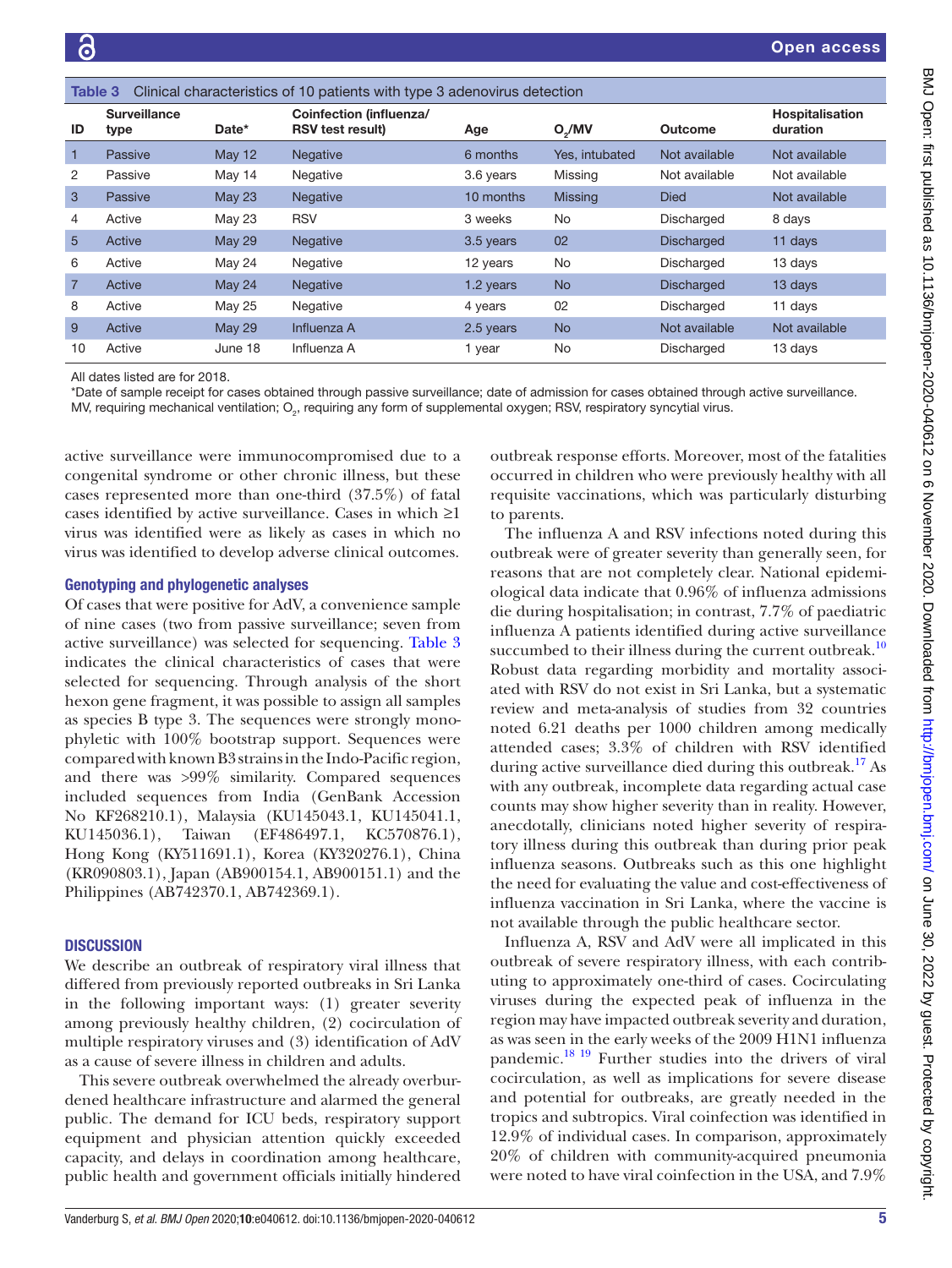of children<5 years presenting to the outpatient setting of this hospital with influenza-like illness were documented to have viral coinfection in 2013–2015.<sup>520</sup> Individuals with coinfection did not have more severe outcomes in this study, in contrast to other reports; further investigation is needed to distinguish coinfection from codetection in this and other outbreak settings.<sup>21</sup>

One likely contributing factor to the severity of illness seen was the emergence of human AdV—the most prevalent virus identified among outbreak cases—which had not previously been recognised as a cause of clinically significant illness in Sri Lanka. Our findings add to the growing number of reports of AdV as an emerging infectious disease in children and adults in Asia, and underscore the importance of surveillance programmes for respiratory viruses. $22-27$  Our findings are consistent with studies that indicate that over 80% of AdV infections occur in children<4 years due to a lack of humoral immunity.<sup>28</sup> In addition, while severe infection generally occurs in immunocompromised patients, with AdV dissemination or severe respiratory failure developing in 10%–30% of cases, fatalities have been described in healthy children and adults.<sup>28</sup>

AdV-3, which is among the most common serotypes globally, was the culprit AdV strain in this outbreak and has been documented as a cause of respiratory illness and outbreaks in Asia.<sup>22 29-31</sup> While generally associated with milder disease, AdV can cause fatal pneumonia in children, including in healthy children. $32-36$  In addition, AdV-3 has been associated with epidemics in healthy adult military recruits.<sup>37</sup> Increased severity of adenoviral infections can be seen with recombinant AdVs or novel genotypic variants; sequencing of the hexon gene did not reveal such recombination in our study, though we did not perform restriction enzyme analysis to identify potentially novel strains. $38 \frac{39}{9}$  Currently, an enteric-coated vaccine exists for AdV types 4 and 7 among military recruits, and given the prevalence of AdV-3, there are efforts underway to develop a vaccine that covers type  $3.^{28\,40}$  Such a vaccine may prove useful if further outbreaks occur in this setting in the future. The occurrence of severe illness due to AdV also highlights the need for further investigation of therapeutics such as cidofovir and brincidofovir.[28](#page-6-13)

Several limitations must be noted. There were some differences in the information resulting from active and passive surveillance, with AdV and RSV infections as well as all coinfections being more prevalent among active surveillance cases than passive surveillance cases. Such differences may be due to variations in sample collection or testing and from a more specific case definition being used in active surveillance. Reassuringly, there was >90% agreement in results among samples tested on both PCR platforms. We believe that the compilation of data from both passive and active surveillance methods is a strength in this report, as these efforts were carried out in the midst of an ongoing epidemic to better delineate aetiology and outcome of illness. As passive surveillance preceded active surveillance, more cases were identified

through the former mechanism and inherently fewer illness and outcome data were collected. In addition, we may have missed some viral coinfections, since we could only test for a limited panel of viruses given resources available during the outbreak.

In conclusion, our results highlight the need for a better understanding of the epidemiology of respiratory viruses in the tropics, specifically for the following: (1) patterns of coinfection and cocirculation of influenza, AdV and RSV and (2) severe cases of AdV infection/coinfection, which are almost certainly under-recognised.

#### Author affiliations

<sup>1</sup>Medicine, Duke University School of Medicine, Durham, North Carolina, USA <sup>2</sup> Medicine, University of California San Francisco School of Medicine, San Francisco, California, USA

<sup>3</sup> Faculty of Medicine, University of Ruhuna, Galle, Sri Lanka 4 Teaching Hospital Karapitiya, Galle, Sri Lanka 5 Medical Research Institute Sri Lanka, Colombo, Sri Lanka 6 Duke Global Health Institute, Durham, North Carolina, USA <sup>7</sup>Institute for Medical Research, Durham, North Carolina, USA

<sup>8</sup>Hong Kong University, Hong Kong, China

Acknowledgements The authors would like to acknowledge the clinical staff at Teaching Hospital Karapitiya, particularly in the Departments of Microbiology and Pediatrics. In addition, the authors thank the laboratory staff, especially Nishantha Abayawaradana Gunasekara, at the Department of Microbiology, Faculty of Medicine, University of Ruhuna, Galle, Sri Lanka; at the Medical Research Institute, Colombo, Sri Lanka; and at Hong Kong University School of Public Health, Hong Kong.

Contributors SV: design of study, data collection, data analysis, manuscript preparation, manuscript editing and review. GW: data collection, generation of laboratory testing data, manuscript preparation, manuscript editing and review. ND, JJ, BP and RK: data collection, generation of laboratory testing data, manuscript editing and review. CH, VD and CKB: design of study, data collection, manuscript editing and review. TS: data analysis, manuscript preparation, manuscript editing and review. SA: data collection, manuscript editing and review. BPN, JSMP, GCG and SG: generation of laboratory testing data, manuscript editing and review. AN: design of study, generation of laboratory testing data, manuscript editing and review. CWW: design of study, data analysis, manuscript editing and review. LGT: design of study, data analysis, manuscript preparation, manuscript editing and review.

Funding The authors acknowledge funding from the National Institutes of Health Fogarty Training Grant (D43 TW009337), Thrasher Research Foundation Early Career Award (grant number N/A), National Institutes of Allergy and Infectious Diseases (K23AI125677), and the Duke Hubert-Yeargan Center for Global Health (grant number N/A).

Competing interests None declared.

Patient and public involvement Patients and/or the public were not involved in the design, or conduct, or reporting, or dissemination plans of this research.

Patient consent for publication Not required.

Ethics approval Ethical approval for this study was obtained from the Ethical Review Committee of the Faculty of Medicine, University of Ruhuna (Sri Lanka) and from the Duke University Institutional Review Board (USA). All research activities conformed to the principles embodied in the Declaration of Helsinki.

Provenance and peer review Not commissioned; externally peer reviewed.

Data availability statement No data are available.

Open access This is an open access article distributed in accordance with the Creative Commons Attribution Non Commercial (CC BY-NC 4.0) license, which permits others to distribute, remix, adapt, build upon this work non-commercially, and license their derivative works on different terms, provided the original work is properly cited, appropriate credit is given, any changes made indicated, and the use is non-commercial. See: [http://creativecommons.org/licenses/by-nc/4.0/.](http://creativecommons.org/licenses/by-nc/4.0/)

#### ORCID iD

L Gayani Tillekeratne <http://orcid.org/0000-0001-6012-7271>